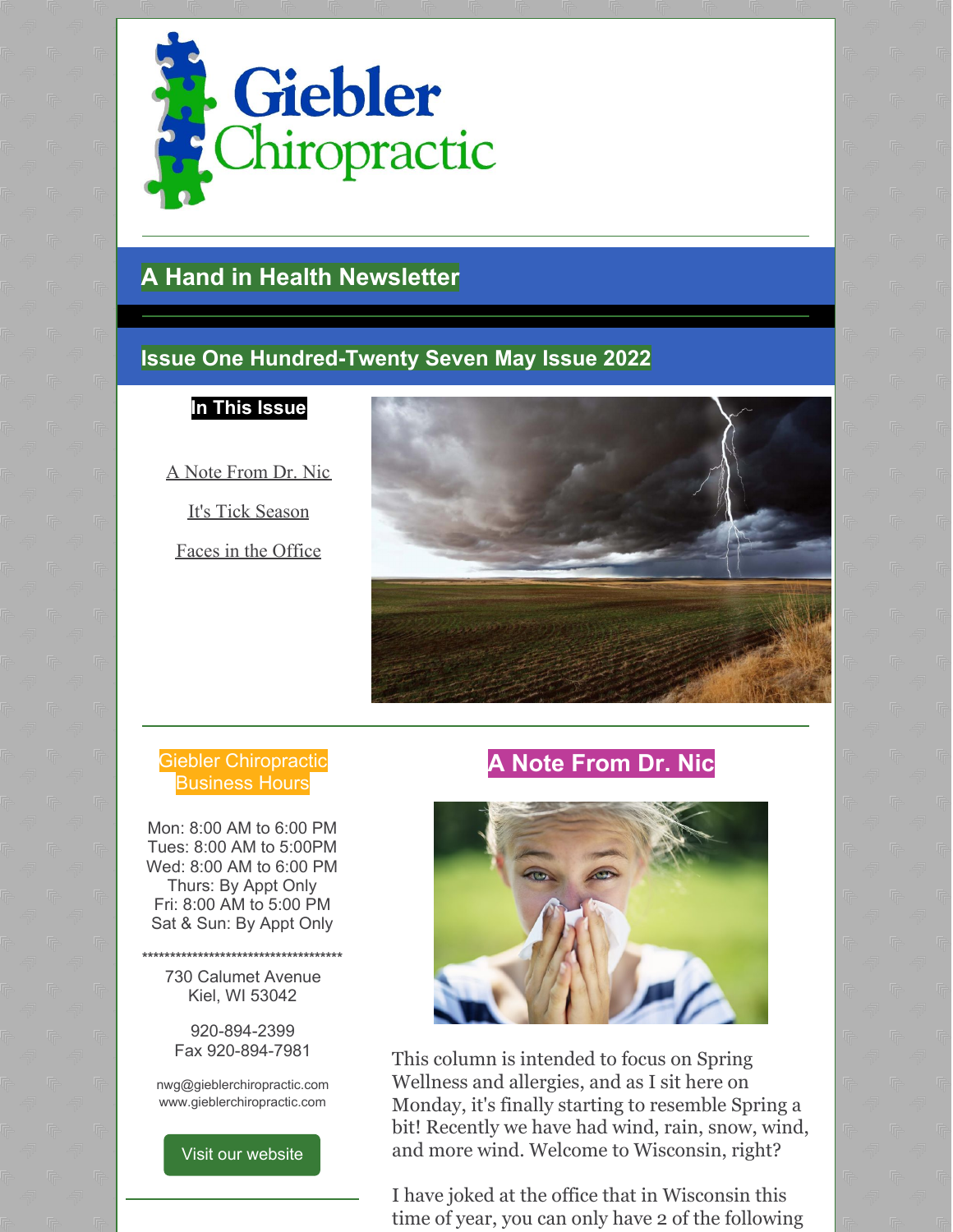#### \*We Need Your Help\*

Our Newsletter went out to 380 people this month! Our goal in 500... please forward the email to your friends and family!!

> Thanks in advance Dr. Nic

**Receive A Hand in Health...**

Join Our [Mailing](http://www.gieblerchiropractic.com/newsletter/) List!

#### **Riddle me this:**

I always follow my brother, although very different we are.

You can see him, but not me.

You can hear me, but not him.

What am I?





Allerplex, with vitamin A and C, supports the body's ability to handle seasonal, environmental, and dietary challenges.

three:

- 1. Sunny Skies
- 2. No Wind
- 3. Temperatures Above 40 Degrees

It indeed seems like we have had literally 2 days thus far in 2022 that included all three!

In the previous couple weeks at our office, I have heard more and more complaints of allergies. So, what can we do about these seasonal problems?

The short answer is to reduce your body's own chronic inflammatory levels through diet and exercise. the less 'irritable' your body is, the fewer immune system over responses you will have. Reducing processed and highly refined foods, especially grains, will help profoundly. Improving cardiovascular health, through simply walking more, will help as well.

I also highly recommend Vitamin D and Zinc. Both are available in lozenge form at our office and are excellent immune system boosters. In addition, Allerplex, a Standard Process supplement have been very helpful for me personally, when I start noticing occasional Spring allergies (and, for me, it's the late-summer ragweed that really causes me to reach for the Allerplex).

In addition, there are upper neck adjustments that can help 'unplug the drain' and allow sinus relief. There are also certain pressure points and acupressure points in the face and neck that often provide almost instantaenous relief. Finally, did you know there is a type of 'ear adjustment' that may help as well? Just this week I 'adjusted' a patient's ear, and as she stood up from her seat, she looked at me and her eyes got bigger and she said, "I can feel it opening up!"

A patient once shared a saying with me. "No winter lasts forever, and no spring skips its turn." I always remember that and remind myself to practice some patience here in Wisconsin, and with Mother Nature. After all, she is impervious to criticism and is going to do what she wants to do, despite our protests. And, we can always just wait a couple of hours and it will change.

Here's to a wonderful May and June, and continued growth in health and wellness to you! Don't hesitate to call our office, as we can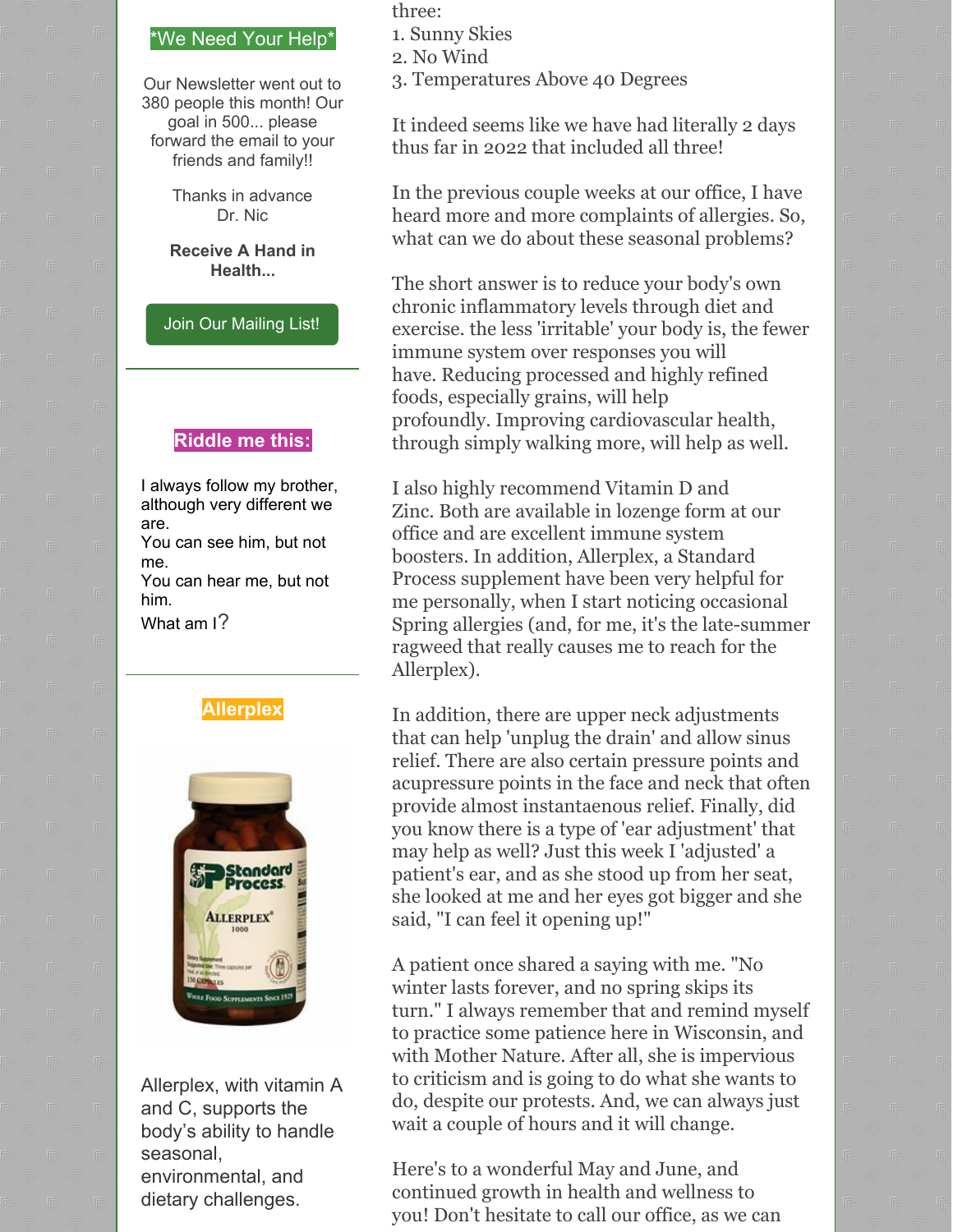- Supports the body's natural ability to manage mucus movement
- Supports healthy liver function
- Supports healthy lung and respiratory function

## **Did you know?**

**The deadliest [weather](https://facts.net/weather-facts/) condition is considered heat.**



Scientists have discovered that in the past 30 years, the most extreme type of weather condition is heat. However, floods, [hurricanes](https://facts.net/hurricane-facts/), and storms are considered to be the most destructive form of weather conditions.





help you along the way!

## **It's Tick Season**

It's that time of year, where my column for the newspaper has already been written.

You see, it's Tick Season. On a recent trail run, I ended up with two of the disgusting little buggers crawling up my running shorts. Yuck!

This time of year I also thoroughly enjoy Geocaching with my kids, as it's easy to find some of the geocaches that haven't been 'hidden' by foliage and ground cover, nor are they buried in snow. That means that my kids are checked thoroughly for ticks as well. Having experienced Lyme Disease first hand, and having worked with a lot of people who suffer from Chronic Lyme Disease, I urge you all to check yourself thoroughly, and have a Tick Test Kit available as well (more on that later)!



The month of May is Lyme Disease Awareness Month, and here in Wisconsin, we ALL need to become much more vigilant about this disease. It continues to be on a dramatic rise, and it is not anything you want to take lightly. Having experienced Lyme Disease personally and having seen it multiple times in the office in the last several years, I can attest that it is a terrible condition. You need to do all you can to protect yourself, your pets, and most especially…your children.

In June of 2008, while I was working in Plymouth, I attended a nutrition seminar in Stevens Point. *(Oddly enough, it was at this seminar that Dr. Mike Schleicher first asked me if I was interested in taking over the chiropractic office he owned in Kiel!)* Being an avid trail runner, I stopped just outside of Waupaca to go running on a segment of the Ice Age Trail.

That trail was not very well-kept and was very overgrown. For most of the run, I had to duck under tree branches and my legs were constantly brushing up against the long grass along the sides of the trail. The 'trail' was barely a trail.

After about a 2-hour run, I was back at my car and continuing my drive to Stevens Point. Upon arrival at my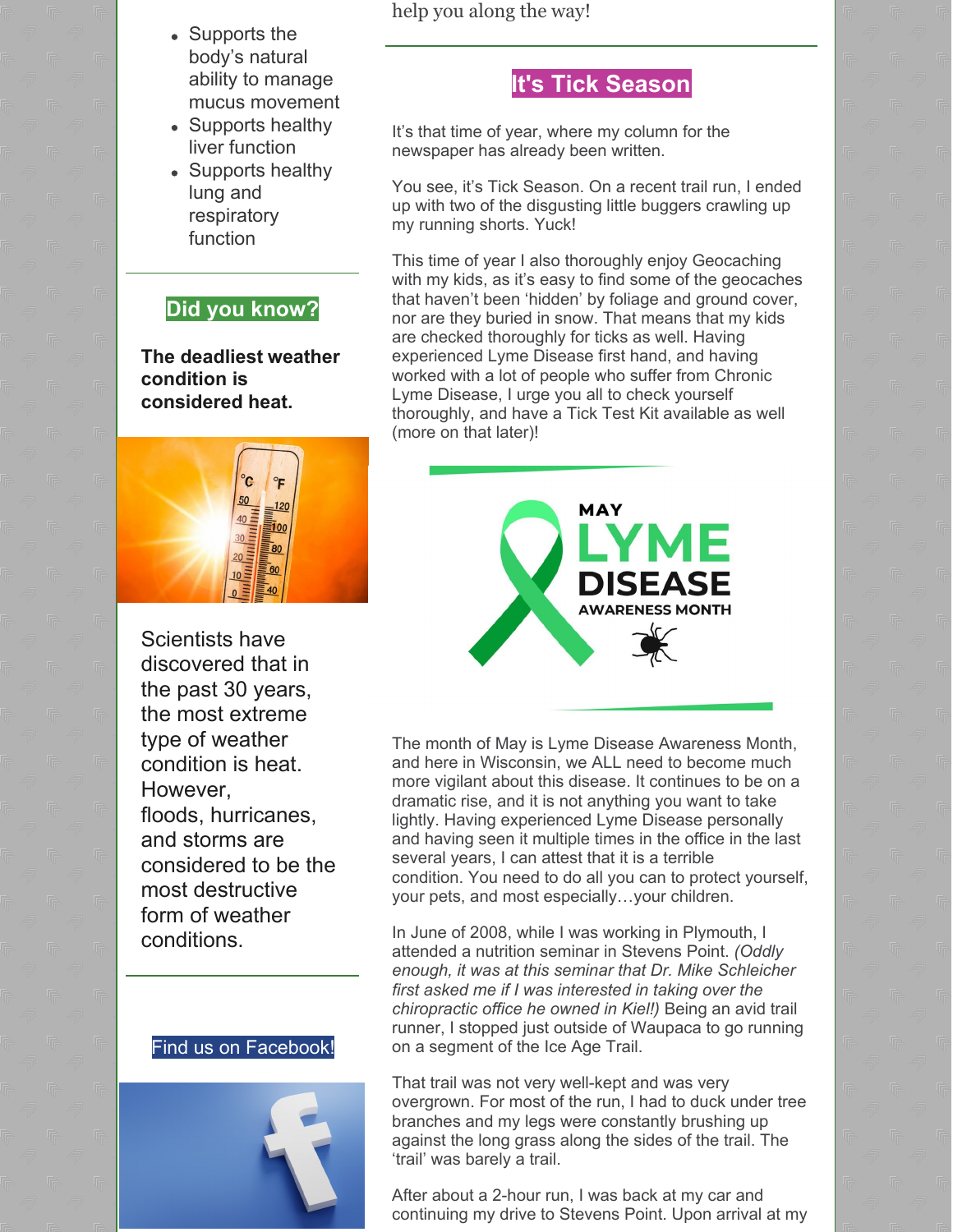Click Here to go to our [Facebook](https://www.facebook.com/gieblerchiro/) page!

#### **Riddle answer:**

Thunder and **Lightning** 

#### **Upcoming Events**

May 19th Office Open

May 20th Office Closed

June 1st Office Closed

June 2nd Office Open

June 3rd Office Open AM **ONLY** 

First full week of June: Summer Hours Begin Open M-Th

friend's house, where I was staying, I took a shower. In the shower I found 4 wood ticks on me. By the end of the day, I had found 3 more. It was absolutely disgusting.

That night, I was sitting on my bed and texting Ellie about my day. While doing that, I noticed a little black bug crawling along my thumb. This one wasn't a wood tick. It was a deer tick, which is much smaller, but much more likely to carry Lyme Disease.

Needless to say, I didn't sleep well that night. I had a nonstop sensation of bugs crawling on me. Imagine that!

Fast forward 3 weeks, and I was feeling really run down. I remember finishing up a normal Friday at work and being exhausted. I had a headache that made my face hurt when I would move my head in any direction. Although I rarely get headaches, I just assumed it was no big deal, and went out for dinner that night. During dinner with my parents at an Irish restaurant, the headache subsided with a pint of Guinness.

Saturday morning I woke up with the same headache. And a low back ache. I'm a chiropractor and was only 27 years old at the time. I had never experienced low back pain until then! Unfortunately, things continued to go downhill, and my temp continued to climb, all the way to 102 at one point. The worst part?



#### DISEASE SYMPTOMS LYME

In bed Saturday night I alternated between sweating fevers in only my underwear and shivering chills in sweatpants and a sweatshirt. Three times during the night I woke up and changed clothes again. Sunday morning, same old story. Headache. Stiff neck. Sore low back. No energy. Swollen and painful lymph node in my right armpit. Something's not right. Then, it 'clicked.' It's probably Lyme Disease, but its hallmark symptom is *erythema migrans*, or a bulls-eye rash, which I didn't have. Nonetheless, I knew I needed blood work and scheduled an appointment with a doctor for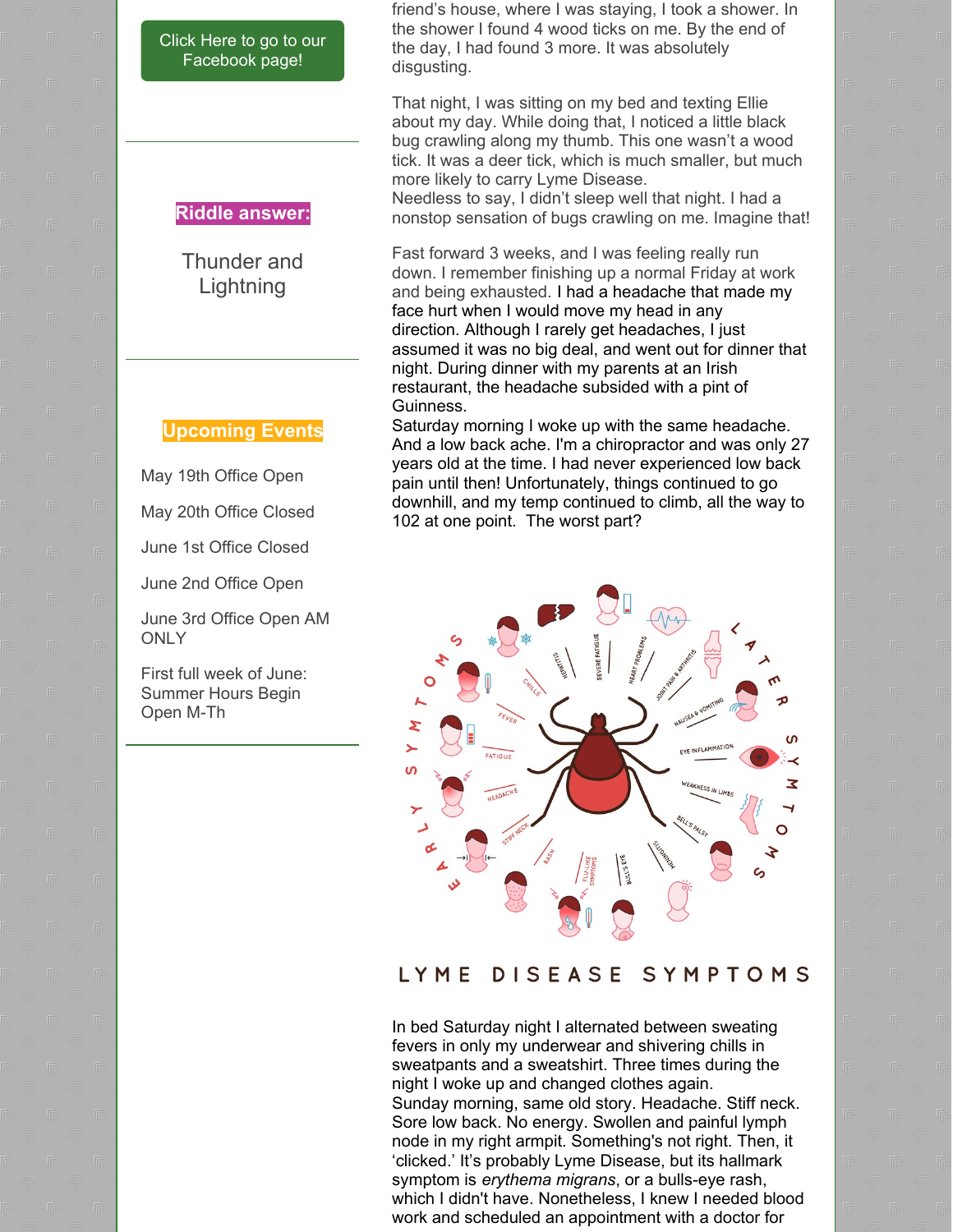Monday afternoon.

Sunday night I drenched the sheets in sweat. I was an absolute mess, and this was the sickest I have ever been in my life.

Monday morning, I still felt like crap. Headache. Stiff back. Chills. But the icing on the cake was provided by a glance in the mirror as I dried myself off from the shower. There, right over my left shoulder blade, was a big old "Bullseye Rash".

The last part of the diagnosis was now present. By the afternoon the rash had become even more distinct, to the point that the doctor told me he could take a picture of it for a textbook.

Because I try to be healthy, my immune system reacted very strongly to the infection, and that allowed me to be able to identify that something was seriously wrong very quickly. That made treatment much more likely to work quickly. I was in early "Stage One" which is best described in all the symptoms I had for those three days. Stage Two is when it gets more serious and can start affecting one's heart, liver, and nervous system. I was very fortunate to be able to "tell" that something was wrong. Lyme Disease is known as the "Great Imitator" because the symptoms can mimic other illnesses and can vary in severity. That's why it's important to stay vigilant and aware!

As I mentioned, that was the sickest I've ever been. It was terrible. I'm thankful to be better and not have to manage the terrible symptoms of chronic Lymes. I want to do everything I can to make sure YOU or your kids don't have to deal with it either, so remember these common 'first symptoms:

• "bulls-eye" or erythema migrans (EM) rash. The rash may appear on any area of the body and does not always take on the typical bulls-eye form.

- fever
- chills
- muscle and joint aches
- tiredness
- headache
- swollen lymph nodes

Also, when it comes to my kids, after showering, I encourage them to perform a "full body scan." They're used to it. They check themselves over everywhere, and I try to remind them every shower time, but am especially vigilant if they've been out in the woods or if we've been camping, etc. I can tell you every birth mark they have…as those little ticks can sometimes look a lot like a little mole.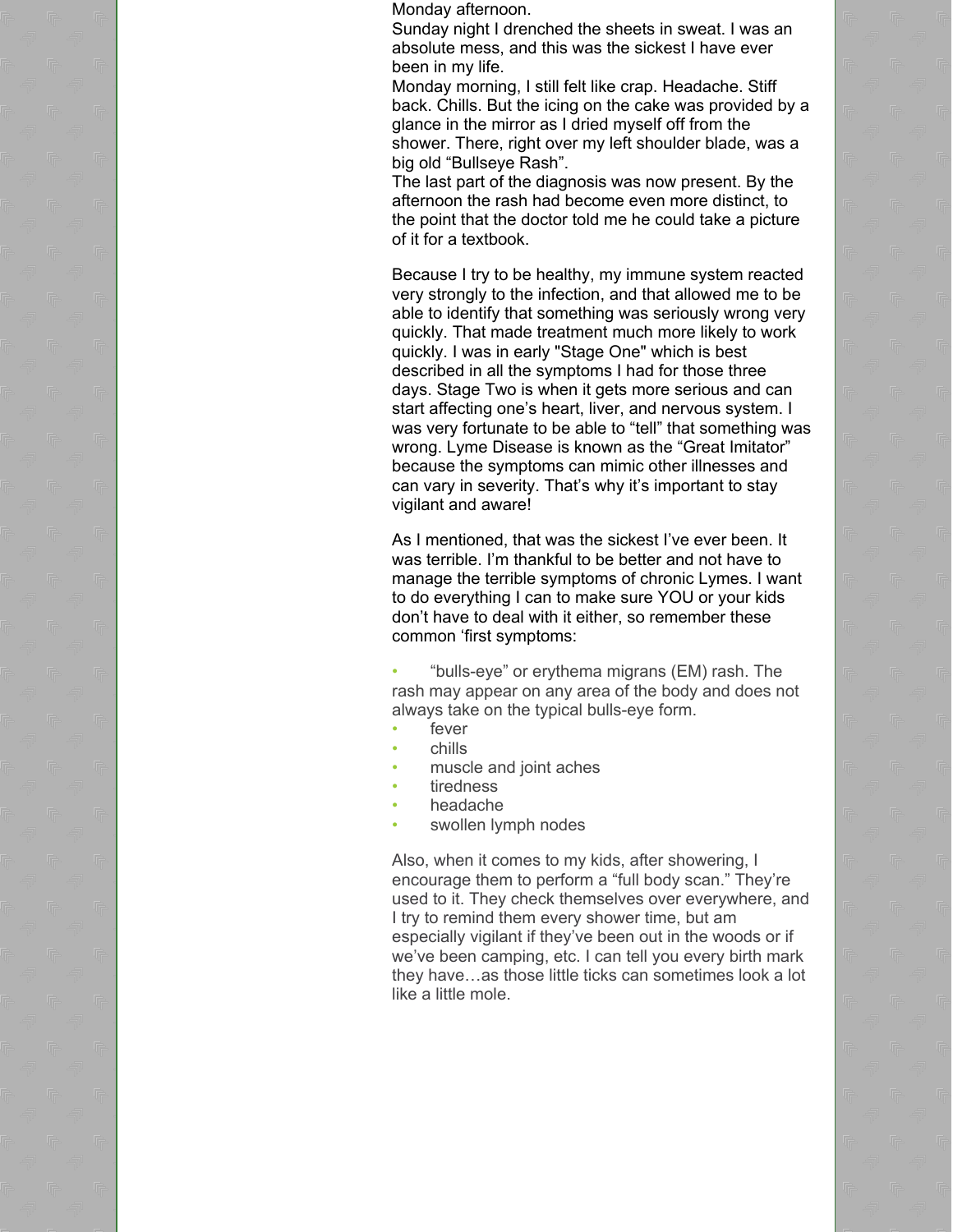

Click [here](https://gieblerchiropractic.blogspot.com/2022/05/its-tick-season.html) to finish reading.

## **Faces in the Office**

## **Join our TEAM!**



# **We Are Hiring!**

## Receptionist Position (15-20 hrs/week) MWF 1:00-6:00pm

Our office is currently looking for an energetic person to join our team! The ideal candidate will be someone who has chiroprafctic office experience, loves people and excels in customer service! Previous chiropactic office experience is preferred...but we will train the right person!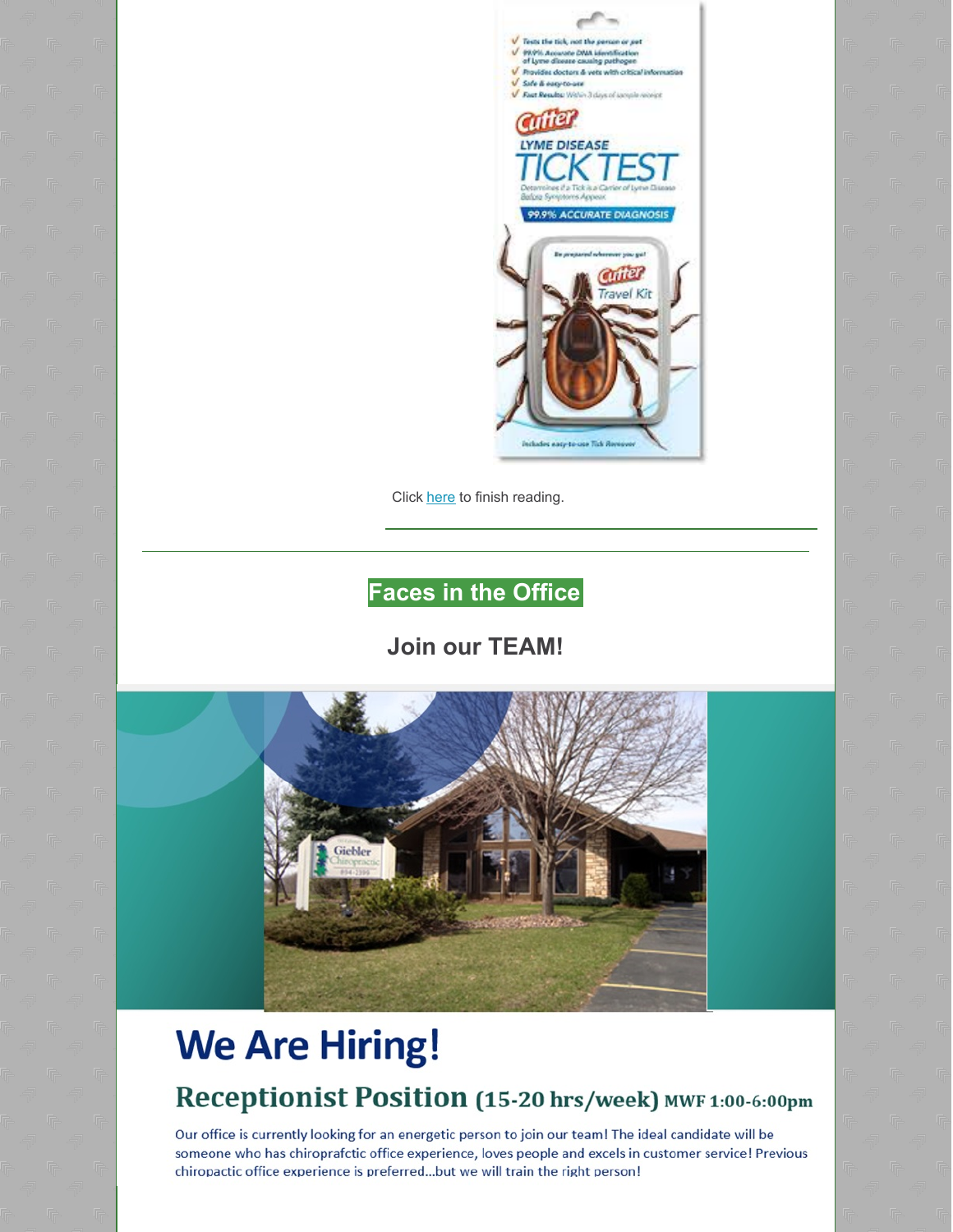#### Job duties include but not limited to:

- Answering phones & directing messages
- Greeting patients upon arrival
- Managing patient check-in & check-out
- **Scheduling appointments**
- **Accepting payments**
- Opening & closing office duties
- **Update Social Media Posts**
- Must be familiar with computers & printers
- Ensure reception & office area is tidy  $\bullet$
- Coordinate mail flow in/out of office
- Send email & fax messages
- Perform basic filing & clerical duties
- Manage product inventory
- Gather patient intake information
- Assist with any projects
- Comply with HIPAA & protect patient information

If you or someone you know might be interested in joining our team, please inquire at our office located at 730 Calumet Ave. Kiel, or email nwg@gieblerchiropractic.com



Phone: 920-894-2399 nwg@gieblerchiropractic.com





We would love for you to join in on the FUN!!

#### Thank You...

for signing up to receive the Giebler Chiropractic Health Newsletter! Each edition will contain information about current health topics or nutrition and health issues that the doctor wants to share, community involvement opportunities, Giebler Chiropractic updates, and much more! Please feel free to forward this on to any family or friends you think will benefit, and always keep their health in mind!

#### **Questions? Comments?**

Dr. Nic loves answering questions regarding Chiropractic Care, Nutrition, Supplements, A.R.T., Diet, Exercise, Health, or anything else you can think of! Please feel free to email Dr. Nic a quick question, OR--better yet--call the office and set up a specific time to chat.

Want to know if Chiropractic is for you? Informative consults are at no charge to you and will better help the doctor to meet and address your specific needs and questions.